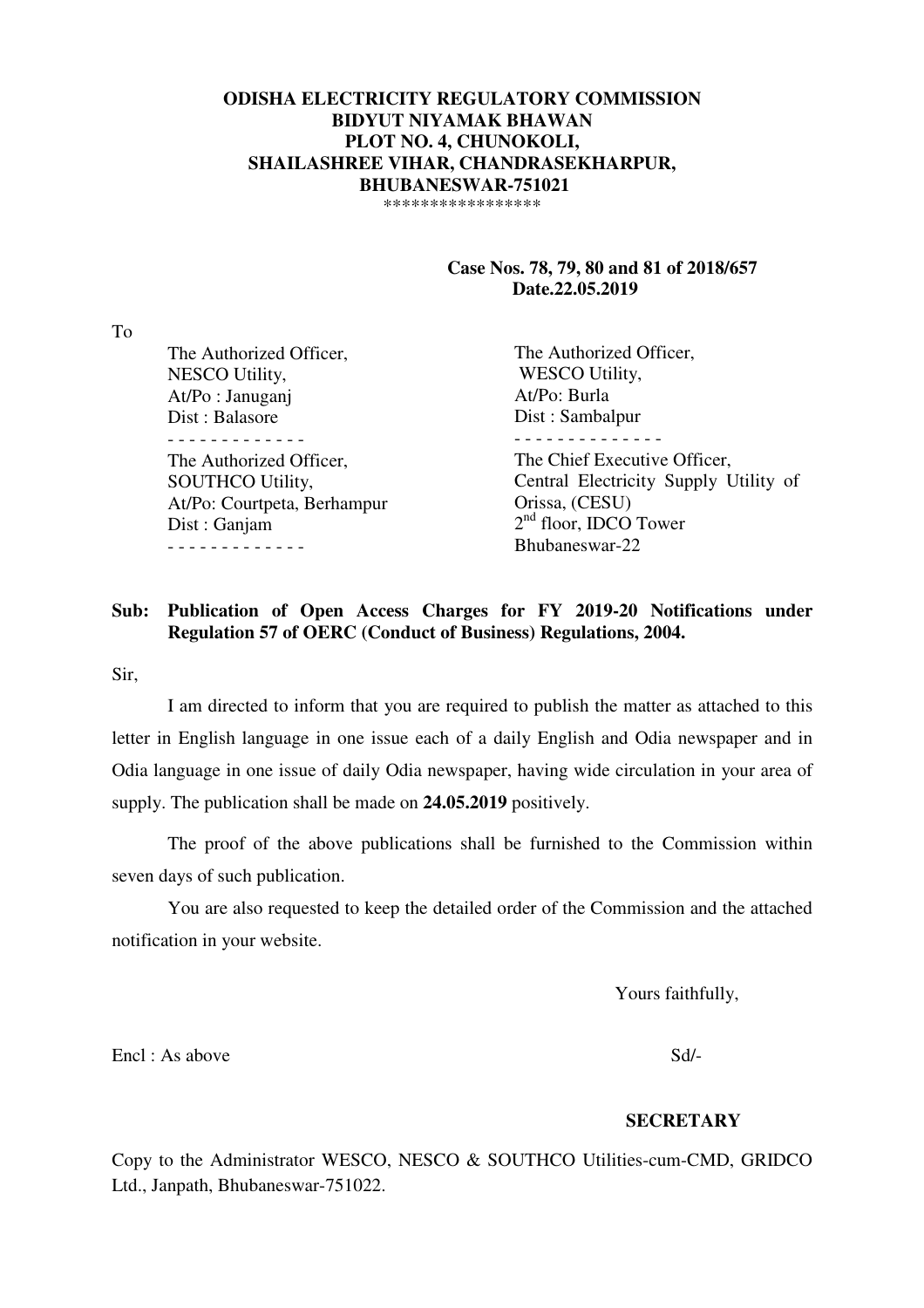

### CENTRAL ELECTRICITY SUPPLY UTILITY OF ODISHA Regd. Office: 2nd Floor, IDCO Towers, Jana path, Bhubaneswar - 751022 Telephone-(0674)2541575, Fax-(0674)-2543125 Website: www.cescoorissa.com/www.cesuodisha.com

# **TARIFF NOTIFICATION**

# **Surcharge, Wheeling Charge & Transmission Charge for Open access consumer 1MW & above**

## **EFFECTIVE FROM 1st JUNE, 2019**

In exercise of the powers conferred under Sections 39,40 and 42 of the Electricity Act, 2003 read with the provisions of Chapter II of OERC (Determination of Open Access Charges) Regulations, 2006, the Odisha Electricity Regulatory Commission has passed Common order on 29.03.2019 in Case Nos. **78, 79, 80 and 81 of 2018** with regard to approval of Open Access Charges (Transmission/wheeling Charges, Surcharge and Additional Surcharge applicable to open access customers for use of Intra-state transmission/ distribution system) which shall be effective from  $1<sup>st</sup>$  June, 2019 as the same was kept in sealed cover due to Model Code of Conduct. In view of the Code of Conduct imposed during General Election – 2019, the Commission was allowed to notify this Tariff Order only after the last date of polling in the State.

2. The wheeling charge and surcharge as indicated in Table below shall be applicable w.e.f. 01.06.2019.

| Name of<br>the licensee          | <b>Cross Subsidy</b><br>Surcharge (P/U) |           | <b>Wheeling Charge</b><br>P/U applicable to | <b>Transmission Charges</b><br>for Short Term Open |
|----------------------------------|-----------------------------------------|-----------|---------------------------------------------|----------------------------------------------------|
|                                  | <b>EHT</b>                              | <b>HT</b> | <b>HT</b> consumers<br>only                 | access Customer<br>(applicable for HT $\&$         |
|                                  |                                         |           |                                             | <b>EHT</b> consumers)                              |
| <b>CESU</b>                      | 149.88                                  | 94.53     | 67.97                                       | Rs. 1500/MW/day or<br>Rs.62.5/MWh                  |
| <b>NESCO</b><br><b>Utility</b>   | 126.57                                  | 57.58     | 86.41                                       | Rs. 1500/MW/day or<br>Rs.62.5/MWh                  |
| <b>WESCO</b><br><b>Utility</b>   | 122.79                                  | 71.82     | 57.28                                       | Rs. 1500/MW/day or<br>Rs.62.5/MWh                  |
| <b>SOUTHCO</b><br><b>Utility</b> | 197.13                                  | 135.40    | 84.62                                       | Rs. 1500/MW/day or<br>Rs.62.5/MWh                  |

**Surcharge, Wheeling Charge & Transmission Charge for Open access consumer 1MW & above**